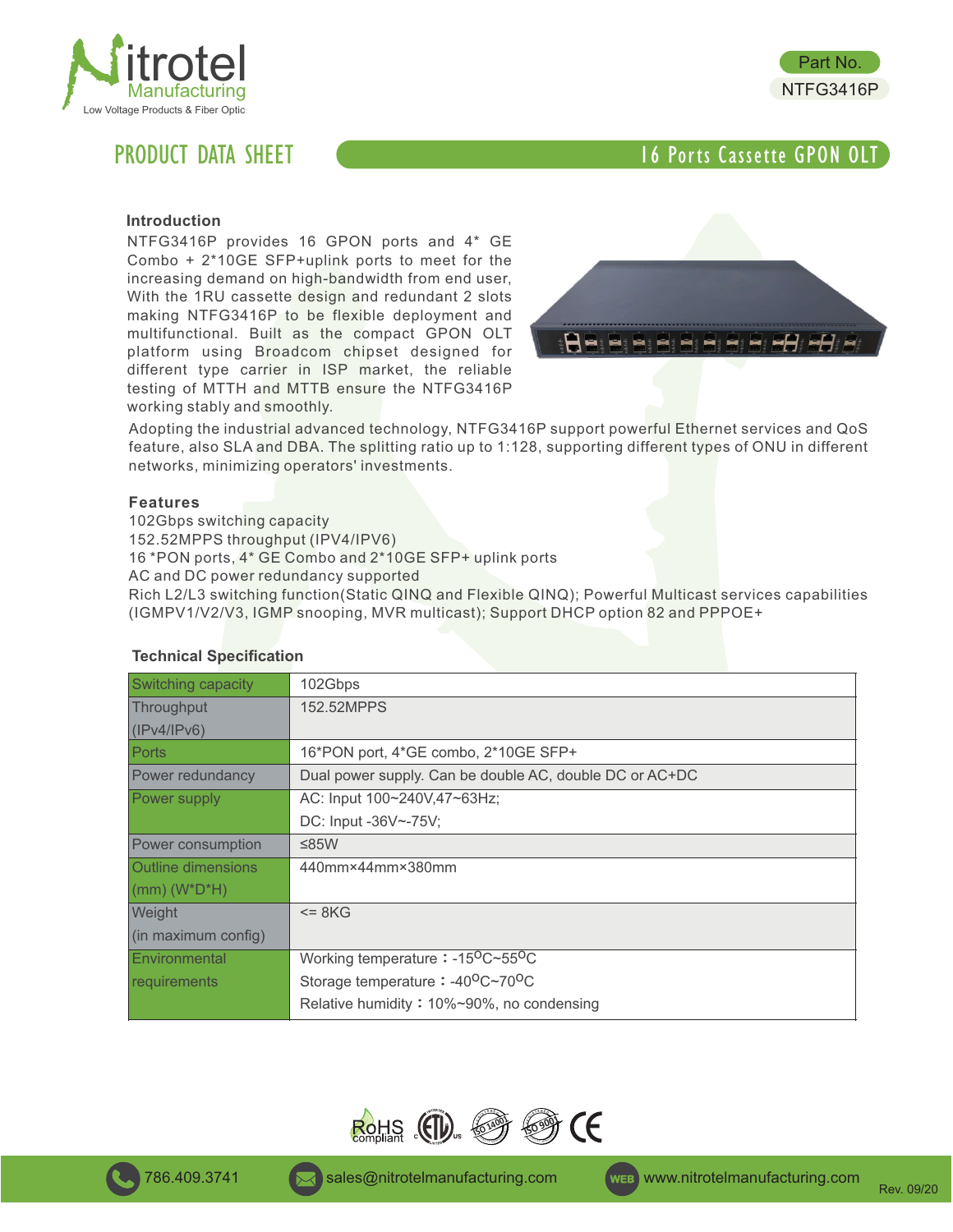

# **Business Features**

| <b>PON</b><br>features | <b>GPON</b>                  | Satisfy ITU -T standard<br>TR-101 compliant solution for FTTx OLT applications<br>High splitter rate, each PON port supports 32*ONU, 96*T-CONT<br>Maximum transmission distance of 20KM<br>Support uplink FEC, downlink FEC(Forward Error Correction)<br>ONU identifier authentication : SN / SN+PASSWD<br>Bandwidth allocation mechanism<br>5 types of T-CONT bandwidth<br><b>Static Bandwidth Allocation</b><br>Dynamic Bandwidth Allocation<br>GPON feature parameter<br>4096 port-IDs per GPON MAC (Downstream and Upstream)<br>1024 Alloc -IDs per GPON MAC (Upstream) |
|------------------------|------------------------------|-----------------------------------------------------------------------------------------------------------------------------------------------------------------------------------------------------------------------------------------------------------------------------------------------------------------------------------------------------------------------------------------------------------------------------------------------------------------------------------------------------------------------------------------------------------------------------|
| L2<br>features         | <b>MAC</b>                   | <b>MAC Black Hole</b><br>Port MAC Limit                                                                                                                                                                                                                                                                                                                                                                                                                                                                                                                                     |
|                        | <b>VLAN</b>                  | <b>4K VLAN entries</b><br>Port-based/MAC-based/IP subnet-based VLAN<br>Port-based QinQ and Selective QinQ (StackVLAN)<br>VLAN Swap and VLAN Remark and VLAN Translate<br><b>GVRP</b><br>Based on ONU service flow VLAN add, delete, replace                                                                                                                                                                                                                                                                                                                                 |
|                        | Spanning<br>tree<br>protocol | IEEE 802.1D Spanning Tree Protocol (STP)<br>IEEE 802.1w Rapid Spanning Tree Protocol (RSTP)<br>IEEE 802.1s Multiple Spanning Tree Protocol instances (MSTP)                                                                                                                                                                                                                                                                                                                                                                                                                 |
|                        | Port                         | Bi-directional bandwidth control<br>Static link aggregation and LACP (Link Aggregation Control Protocol)<br>Port mirroring and traffic mirroring                                                                                                                                                                                                                                                                                                                                                                                                                            |
| Security<br>Features   | User<br>Security             | Anti-ARP-spoofing<br>Anti-ARP-flooding<br>IP Source Guard create IP+VLAN+MAC+Port binding<br>Port Isolation<br>MAC address binds to port and port MAC address filtration<br>IEEE 802.1x and AAA/Radius authentication<br>TACACS+ authentification<br>dhcp anti-attack flood attack automatic suppression<br>ONU isolation control                                                                                                                                                                                                                                           |
|                        | Device<br>security           | Anti-DOS attack(such as ARP, Synflood, Smurf, ICMP attack), ARP<br>detection, worm and Msblaster worm attack<br><b>SSHv2 Secure Shell</b><br>SNMP v3 encrypted management<br>Security IP login through Telnet<br>Hierarchical management and password protection of users                                                                                                                                                                                                                                                                                                   |

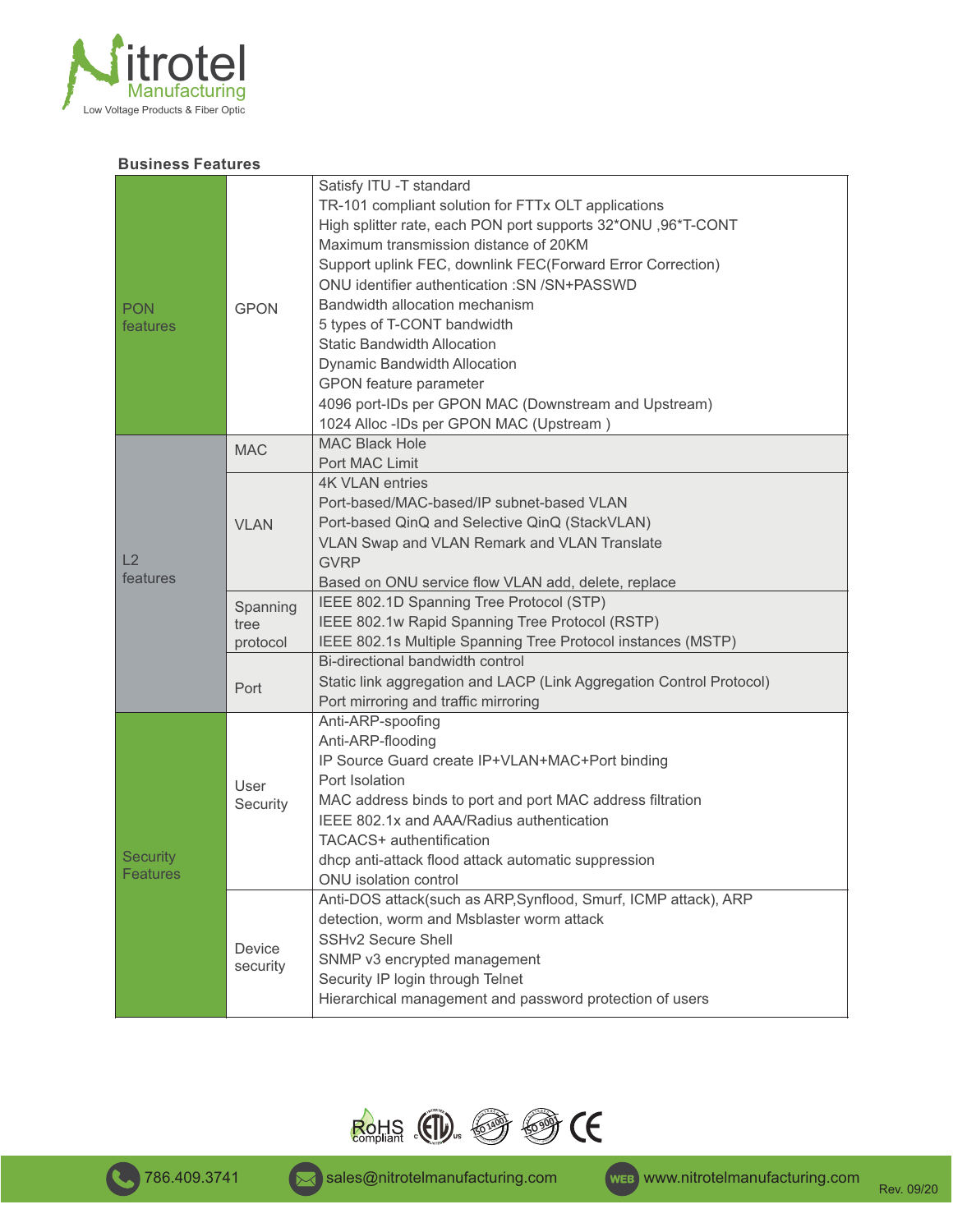

|                 |                            | User-based MAC and ARP traffic examination                                 |
|-----------------|----------------------------|----------------------------------------------------------------------------|
|                 |                            | Restrict ARP traffic of each user and force-out user with abnormal ARP     |
|                 |                            | traffic                                                                    |
|                 |                            | Dynamic ARP table-based binding                                            |
|                 |                            | Supports IP+VLAN+MAC+Port binding                                          |
|                 |                            | L2 to L7 ACL flow filtration mechanism on the 80 bytes of the head of      |
| <b>Security</b> | <b>Network</b><br>security | user-defined packet                                                        |
| features        |                            | Port-based broadcast/multicast suppression and auto-shutdown risk port     |
|                 |                            | URPF to prevent IP address counterfeit and attack                          |
|                 |                            | DHCP Option82 and PPPoE+ upload user's physical location                   |
|                 |                            | Plaintext authentication of OSPF, RIPv2 and MD5 cryptograph                |
|                 |                            | authentication                                                             |
|                 |                            | <b>ARP Proxy</b>                                                           |
|                 |                            | <b>DHCP Relay</b>                                                          |
|                 | IPv4                       | <b>DHCP Server</b>                                                         |
|                 |                            | Static route                                                               |
|                 |                            | ICMP <sub>v6</sub>                                                         |
| IP routing      |                            | ICMPv6 redirection                                                         |
|                 | IPv6                       | DHCP <sub>v6</sub>                                                         |
|                 |                            | ACL <sub>v6</sub>                                                          |
|                 |                            | <b>Configured Tunnel</b>                                                   |
|                 |                            | 6to4 tunnel                                                                |
|                 |                            | Ipv6 and IPv4 Tunnels                                                      |
|                 |                            | Standard and extended ACL                                                  |
|                 |                            | Time Range ACL                                                             |
|                 |                            | Packet filter providing filtering based on source/destination MAC          |
|                 | <b>ACL</b>                 | address, source/destination IP address, port, protocol, VLAN, VLAN         |
| <b>Security</b> |                            | range, MAC address range, or invalid frame. System supports concurrent     |
|                 |                            | identification at most 50 service traffic                                  |
|                 |                            | Support packet filtration of L2~L7 even deep to 80 bytes of IP packet head |
| <b>Features</b> |                            | Rate-limit to packet sending/receiving speed of port or self-defined flow  |
|                 |                            | and provide general flow monitor and two-speed tri-color monitor of        |
|                 | QoS                        | self-defined flow                                                          |
|                 |                            | Priority remark to port or self-defined flow and provide 802.1P, DSCP      |
|                 |                            | priority and Remark                                                        |
|                 |                            | CAR(Committed Access Rate). Traffic Shaping and flow statistics            |
|                 |                            | Packet mirror and redirection of interface and self-defined flow           |
|                 |                            | Super queue scheduler based on port and self-defined flow. Each port/      |
|                 |                            | flow supports 8 priority queues and scheduler of SP, WRR and SP+WRR.       |
|                 |                            | Congestion avoid mechanism, including Tail-Drop and WRED                   |